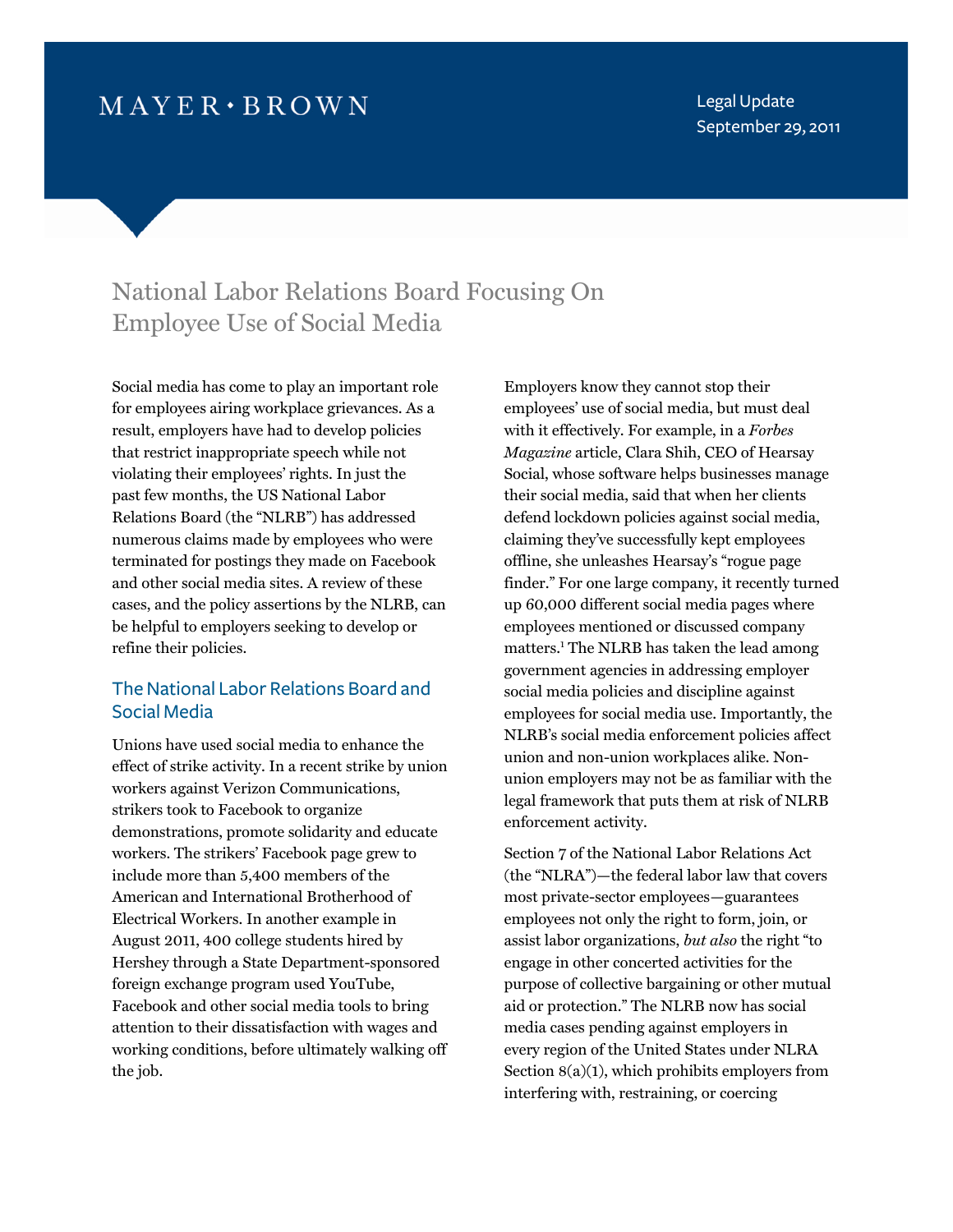employees in the exercise of their Section 7 rights to engage in concerted protests or complaints about working conditions. These cases signal that the NLRB, under acting General Counsel Lafe Solomon, will take a more active role in issuing complaints against employers when they attempt to regulate what their employees say on social media about their work and workplace.

As recently as 2009, in a case against Sears Holding Corporation, the NLRB took the position that employer policies prohibiting workers from disparaging employers on the Internet were permissible and would *not* chill activity protected under Section 7 of the NLRA. However, in October 2010, the NLRB took quite a different position in *In The Matter of American Medical Response of Connecticut, Inc*., Case No. 34-CA-12576.

In that case, the NLRB and American Medical Response of Connecticut, Inc. (AMR), an ambulance company, settled the NLRB's claim that AMR wrongfully terminated an employee who criticized her boss on Facebook. The NLRB argued that the worker's negative comments were protected speech under federal labor laws and that the AMR's blogging and Internet policy, which barred workers from disparaging the company, was "overly broad." Under the settlement, AMR agreed to change its policy.

After *AMR*, the NLRB targeted social media policies at several other companies for being too restrictive, in violation of Section 7 of the NLRA. On February 4, 2011, a Connecticut chapter of the Service Employees International Union filed a charge with the NLRB challenging a policy of Student Transportation of America, Inc., that bans "the use of electronic communication and/or social media in a manner that may target, offend, di[sparage or](#page-4-0) harm customers, passengers or employees."<sup>2</sup>

Shortly thereafter, another social media policy dispute ended hours before the NLRB was set to issue a complaint when the New York Newspaper Guild announced a tentative deal with Thomson

Reuters Corporation.3  [In F](#page-4-0)ebruary 2010, reporter Deborah Zabarenko sent a tweet to Reuters that said, "one way to make this the best place to work is to deal honestly with guild members." Reuters verbally disciplined her for the public tweet. The NLRB complaint would have alleged Reuters implemented an unlawful social media policy that chilled employees' rights to discuss working conditions and applied the policy improperly to Zaberenko. The union did not specify the terms of Reuters' new social media policy, but issued a press release that stated the company has agreed to negotiate a policy and has also agreed "to include language that will protect employee speech."

In an August 18, 2011, memorandum,<sup>4</sup> Solomon reviewed unfair labor practice cases considered in the past year by the NLRB's Division of Advice in an attempt to provide guidance to practitioners and human resource professionals as to which social media policies the NLRB will act against. The memorandum discussed employer policies addressing social media and Internet discussion of work activities as well as employee discipline for such matters.

For policies, the memorandum makes clear that, even where a policy has legitimate aims—such as protecting the company's image, reputation, intellectual property, or even its patients' confidentiality—the NLRB will take action to insist that policies be narrowly tailored so as not to affect employees' ability to use social media to complain about their working conditions in a concerted manner. On the other hand, the memorandum indicates that the NLRB will not protect employees who use social media merely to complain about their workplace and not to act concertedly with other employees.

In addition to the *AMR*, *Student Transportation*, and *Thomson Reuters* cases, the memorandum discussed the scope of other companies' social media and Internet policies and often found them overbroad.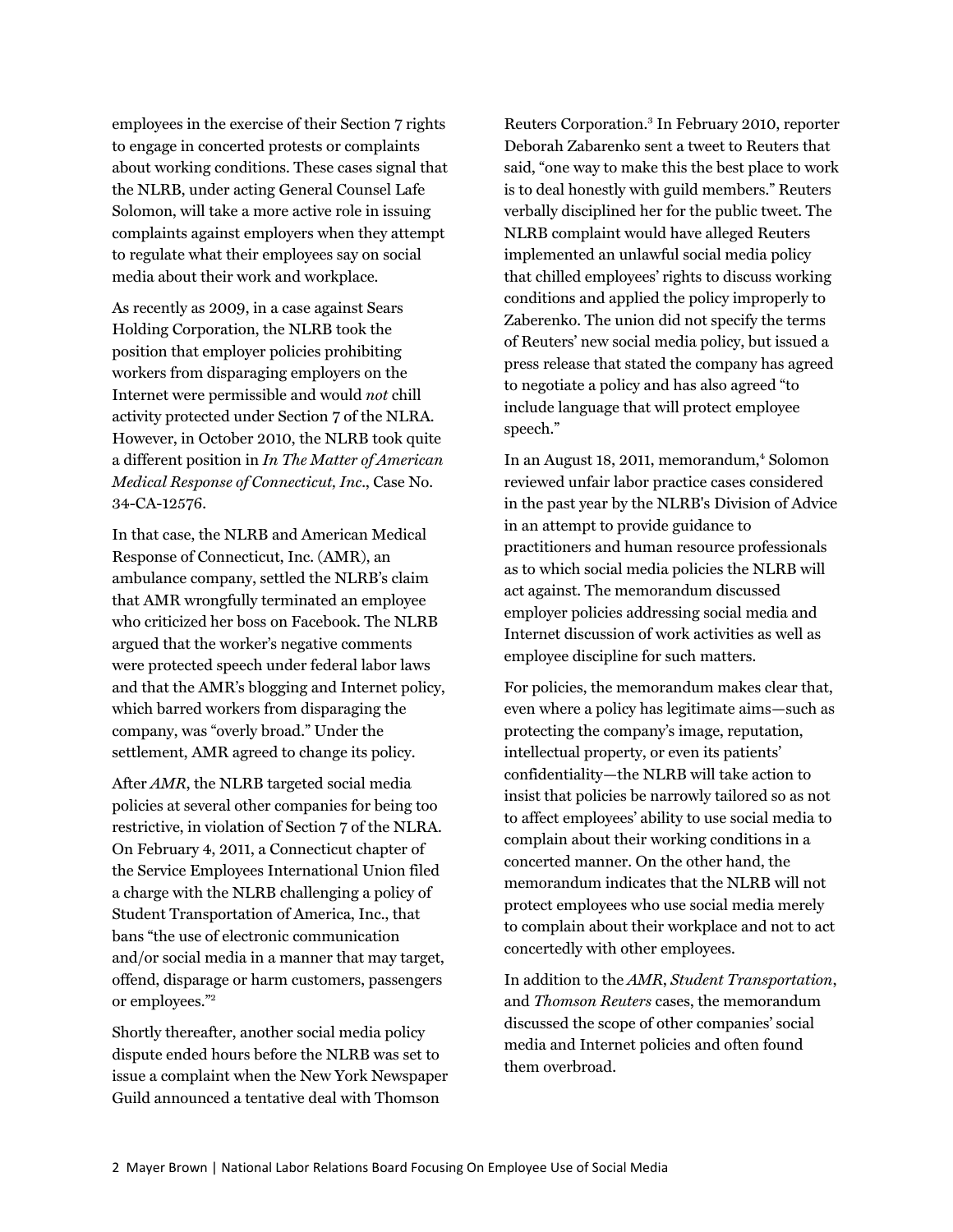- A hospital's policy on social media, blogging, and social networking prohibited, in broad terms, employee conduct that disregarded any person's privacy or confidentiality rights. The policy also prohibited communications or postings that might damage the reputation or goodwill of the institution, its staff, or employees. In finding this policy overbroad, the NLRB wrote that the hospital applied it to protected concerted activity and that the policy "could reasonably be interpreted as prohibiting protected employee discussion of wages and other terms and conditions and was therefore overbroad."
- A grocery store could use its social media and electronic communication policy to inform employees that the company's public affairs office was responsible for external communications and that it was important for one spokesman to act for the company in order to deliver its message and avoid the distribution of misinformation. According to the NLRB memorandum, "[A] media policy that simply seeks to ensure a consistent, controlled, company message and limits employee contact with the media only to the extent necessary to effect that result cannot be reasonably interpreted to restrict Section 7 communications." However, the provisions that restricted revealing personal information and using the employer's logos or photographs of the employer's stores would restrain an employee from engaging in protected activity and were not permissible.
- A sports bar and restaurant's Internet/blogging policy stated that while the employer supported the free exchange of information and camaraderie among employees, if an employee reveals confidential and proprietary information about the employer or engages in inappropriate discussions about the company, management and/or coworkers, the employee may be violating the law and could be subject to disciplinary action, up to and including

termination. The NLRB found that the policy utilized broad terms that would commonly apply to protected criticism of the employer's labor policies, treatment of employees, and terms and conditions of employment. Moreover, the policy did not define what was encompassed by the broad term "inappropriate discussions" by specific examples or limit it in any way that would exclude Section 7 activity.

The lesson that can be gleaned from the discussion is that the NLRB will find sweeping categorical bans on employees' "inappropriate" postings or depicting the employer in any way in the media to violate Section 7 of the NLRA. However, employers are entitled to protect their business interests through such policies, if the policies are narrowly tailored to avoid placing a burden on the exercise of Section 7 rights. In the absence of more specific guidance from the NLRB, employers will take a variety of routes to implement policies that fit these criteria.

The NLRB memorandum also provides examples of circumstances when disciplinary action against employees for social media use will be permitted under the law and when discipline will be considered a violation of the law. According to the NLRB, if an employee is not trying to communicate with co-workers about working conditions in a concerted manner, but is instead merely complaining about work, the NLRA will *not* protect the employee.

For example, in *JT's Porch Saloon & Eatery Ltd*., NLRB Div. of Advice, No. 13-CA-46689, 7/7/11, a restaurant and bar maintained a policy that wait staff were not required to share their tips with bartenders even though the bartenders helped with food service. In February 2011, one of the bartenders had a conversation on Facebook with his stepsister. When the stepsister asked how the bartender's night at work had gone, he responded that he had gone five years without a raise and was doing the job of waitresses without the tips. The bartender also referred to the customers as "rednecks" and said he hoped they choked on glass as they drove home drunk. The bartender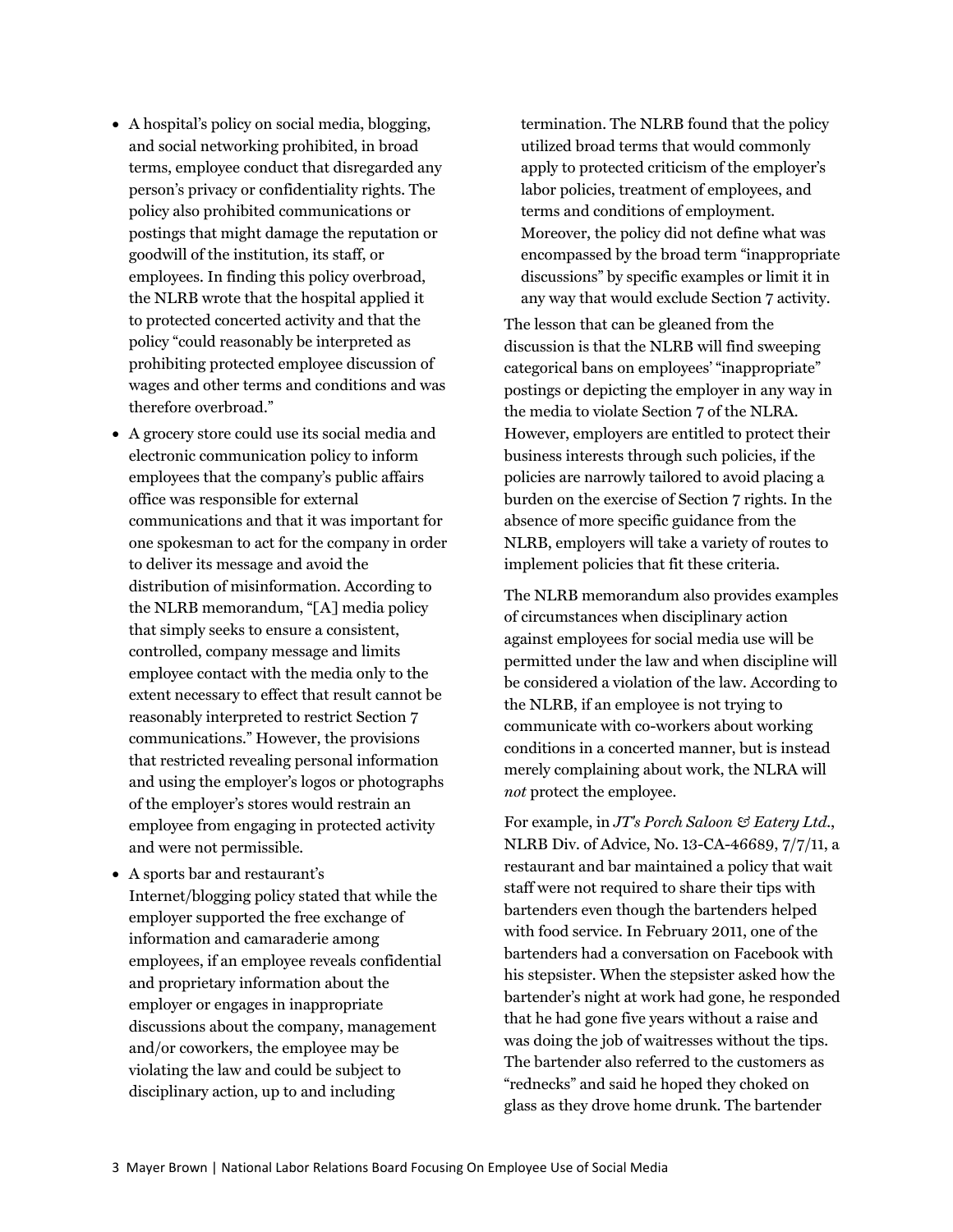then received a Facebook message and a voicemail message from his manager terminating him because of the post. Finding that the bartender was just responding to his stepsister's question, the NLRB's advice memorandum concluded that there was no evidence that the employee engaged in concerted activity and no basis for concluding that he was unlawfully fired.

Likewise, in *Wal-Mart*, NLRB Div. of Advice, No. 17-CA-25030, 7/19/11, a customer-service employee was given a one-day suspension after the employee posted on his Facebook page: "Wuck Falmart! I swear if this tyranny doesn't end in this store they are about to get a wakeup call because lots are about to quit." Although one of his co-workers posted a Facebook reply of "hang in there," the NLRB's associate general counsel said there was no evidence that the customer-service employee engaged in concerted activity and found that the Facebook comments expressed "an individual gripe" rather than an effort to induce Wal-Mart employees to engage in group action.

The most recent statement on this topic comes through an Administrative Law Judge decision in *Hispanics United of Buffalo Inc*., 3-CA-27872 (Sept. 2, 2011). On May 18, the NLRB filed a complaint against a New York nonprofit organization, Hispanics United of Buffalo (HUB), alleging that HUB unlawfully terminated five non-union employees who complained about working conditions on Facebook.

In this case, one employee complained that other employees were not working hard enough; the employee also met with a supervisor to make this complaint. Another employee, learning of the complaint, posted on Facebook "a coworker feels that we don't help our clients enough at HUB I about had it! My fellow coworkers how do you feel." Other employees posted angry follow-ups like "What the f… Try doing my job," and "We don't have a life as is, What else can we do???" After being informed of these posts, HUB terminated all five employees, claiming that their comments constituted harassment of the

employee originally mentioned in the Facebook post, who reportedly suffered a heart attack.

The NLRB's General Counsel called the HUB case a textbook example of an illegal firing. The ALJ reached the conclusion that Section 7 was violated, finding that "[t]he discussion was initiated by the one co-worker in an appeal to her co-workers for assistance. Although there was swearing and/or sarcasm in a few of the Facebook posts, the conversation as objectively quite innocuous." The NLRB ordered HUB to reinstate the fired employees with backpay. "Explicit or implicit criticism by a co-worker of the manner in which they are performing their jobs is a subject about which employee discussion is protected by Section 7."

The ALJ did consider whether the employees had acted in such a way as to lose their protected status, relying on NLRB-precedent outside the social media arena. Although, in *HUB*, the ALJ found that the employees had not acted in such an extreme manner as to lose their protected status, we predict that future cases are likely to test the limits of this principle. We also expect employers increasingly to challenge the legal standard for losing protected status and to argue that it must be adapted to the social media framework.

Given the NLRB's recent focus on social media issues, this is a rapidly developing area to which employers should play close attention. All employers should review their social media policies to ensure that they do not unduly restrict employees' rights under the NLRA. Further, if employers are confronted with an employee's social media posts that violate company policy, they should take account of the potential for an unfair labor practice charge when they review a potential decision to take disciplinary action against an employee for social media activity.